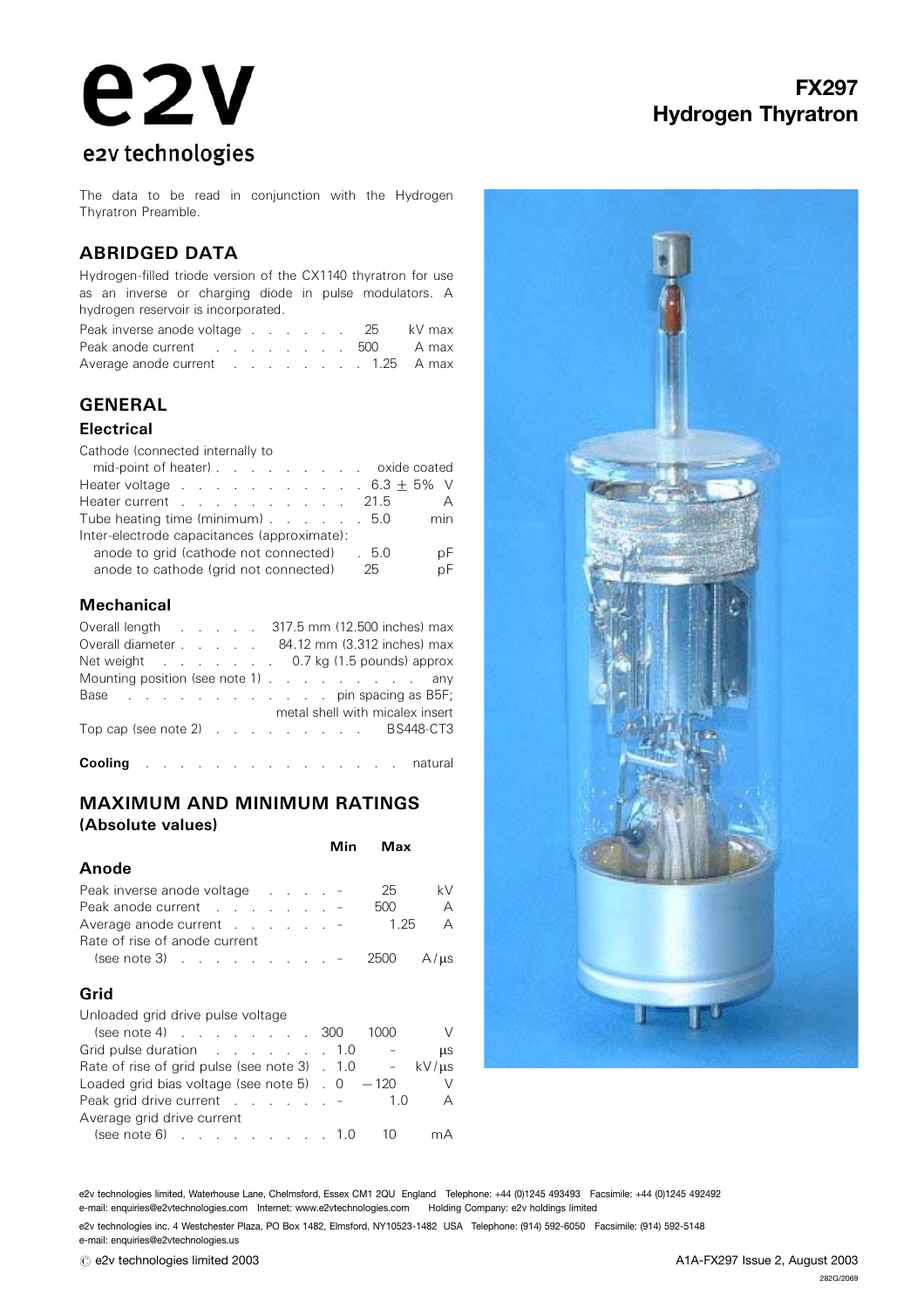#### MAXIMUM AND MINIMUM RATINGS (Continued)

|                                                                                                                                                                                                                               |  |  |  | Min | Max   |             |
|-------------------------------------------------------------------------------------------------------------------------------------------------------------------------------------------------------------------------------|--|--|--|-----|-------|-------------|
| <b>Cathode</b>                                                                                                                                                                                                                |  |  |  |     |       |             |
| Heater voltage $\ldots$ $\ldots$ $\ldots$ 6.3 $\pm$ 5%                                                                                                                                                                        |  |  |  |     |       | V           |
| Tube heating time research in the state of the state of the state of the state of the state of the state of the state of the state of the state of the state of the state of the state of the state of the state of the state |  |  |  |     |       | min         |
| Environmental                                                                                                                                                                                                                 |  |  |  |     |       |             |
| Ambient temperature $\ldots$ $\ldots$ $-55$                                                                                                                                                                                   |  |  |  |     | $+90$ | $^{\circ}C$ |
| Altitude experience and the set of the set of the set of the set of the set of the set of the set of the set o                                                                                                                |  |  |  |     | З     | km          |
|                                                                                                                                                                                                                               |  |  |  |     |       | ft          |

#### Maximum Simultaneous Inverse Diode Ratings

| Peak anode current                                                                                             |  |  |  | $-$ | 500 |            |
|----------------------------------------------------------------------------------------------------------------|--|--|--|-----|-----|------------|
| Anode pulse duration results and results and results are all the Anode pulse and results are all the Anode and |  |  |  | $-$ | 100 | <b>LLS</b> |

# **CHARACTERISTICS**

|                                                | Min | Max |           |
|------------------------------------------------|-----|-----|-----------|
| Critical DC anode voltage                      |     |     |           |
| for conduction $\qquad \qquad \qquad$          |     | 100 | V         |
| Anode delay time (see notes $7$ and $8$ ). $-$ |     | 0.2 | us        |
| Recovery time (see note 9) $\ldots$ $\ldots$   |     | 50  | <b>us</b> |
| Heater current (at $6.3 \text{ V}$ ) $\ldots$  | 18  | 25  | А         |

# **NOTES**

- 1. Clamping is permissible by the base only.
- 2. A large area anode connector MA360 is recommended.
- 3. This rate of rise refers to that part of the leading edge of the pulse between 25% and 75% of the pulse amplitude.
- 4. Measured with respect to cathode potential.
- 5. For inverse diode applications, the tube is normally operated without grid bias. The use of negative grid bias causes a decrease in recovery time.
- 6. These conditions apply to a continuous grid discharge.
- 7. The typical figures are obtained on test using conditions of minimum grid drive. Improved performance can be expected by increasing the grid drive.
- 8. The time interval between a point on the leading edge of the unloaded grid pulse at 25% of the pulse amplitude and the point where anode conduction takes place.
- 9. The time specified is the recovery time after a 100 A pulse with zero potential on the grid. The recovery time increases with increased anode current.

# HEALTH AND SAFETY HAZARDS

e2v technologies hydrogen thyratrons are safe to handle and operate, provided that the relevant precautions stated herein are observed. e2v technologies does not accept responsibility for damage or injury resulting from the use of electronic devices it produces. Equipment manufacturers and users must ensure that adequate precautions are taken. Appropriate warning labels and notices must be provided on equipments incorporating e2v technologies devices and in operating manuals.

# **High Voltage**

Equipment must be designed so that personnel cannot come into contact with high voltage circuits. All high voltage circuits and terminals must be enclosed and fail-safe interlock switches must be fitted to disconnect the primary power supply and discharge all high voltage capacitors and other stored charges before allowing access. Interlock switches must not be bypassed to allow operation with access doors open.

# X-Ray Radiation

All high voltage devices produce X-rays during operation and may require shielding. The X-ray radiation from hydrogen thyratrons is usually reduced to a safe level by enclosing the equipment or shielding the thyratron with at least 1.6 mm  $(1/16$  inch) thick steel panels.

Users and equipment manufacturers must check the radiation level under their maximum operating conditions.